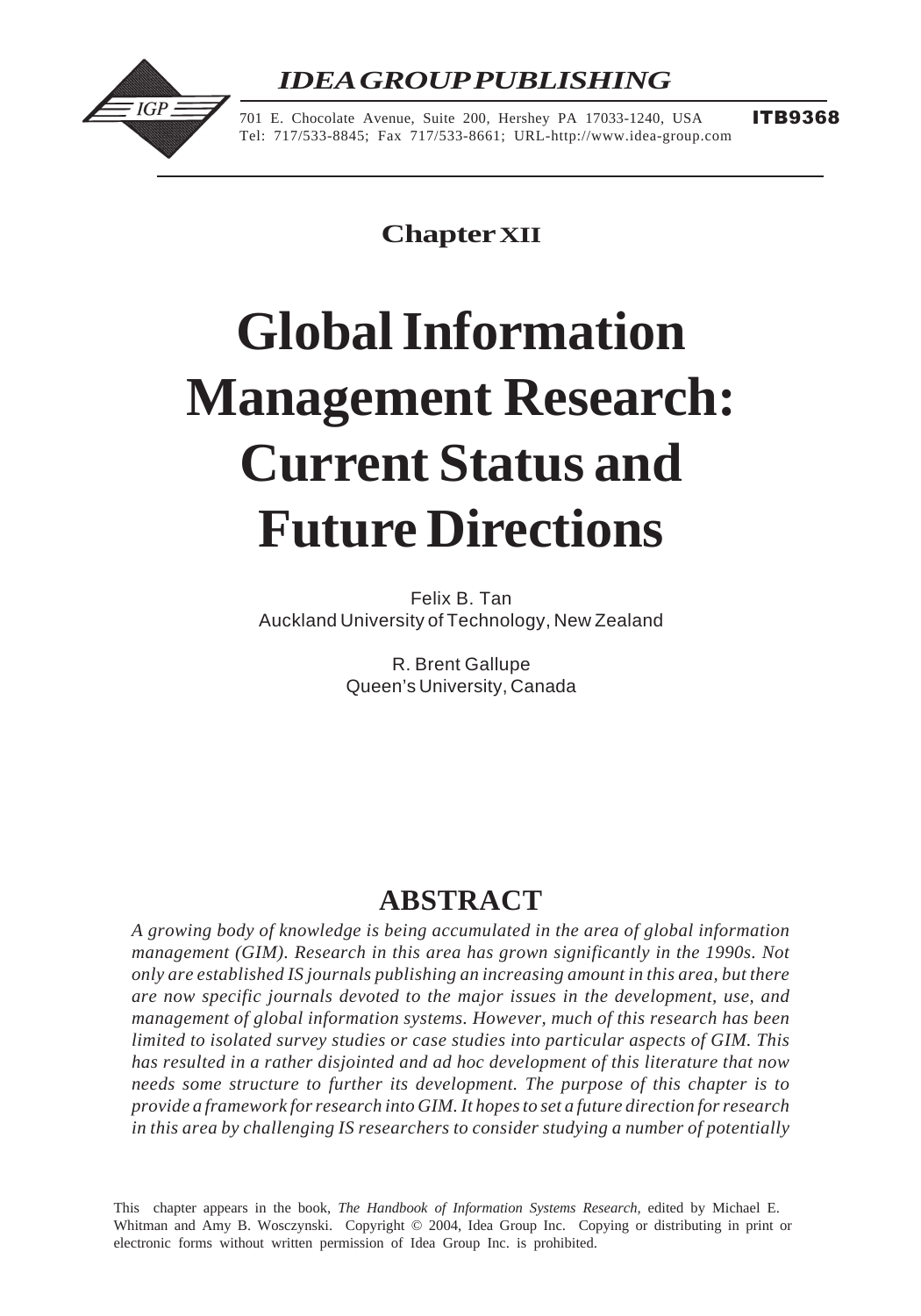*productive subareas of GIM that the framework has identified as being unstudied or understudied. This research framework builds on the general IS framework of Ives, Hamilton, and Davis (1980) and surveys the GIM published literature between 1990 and 2000. The application of this literature to the Ives, Hamilton, and Davis framework indicates where much GIM research has been conducted and where further research needs to be done.*

### **INTRODUCTION**

Research in the field of global information management (GIM) is an area of information systems research that has grown tremendously in the 1990s (Palvia, 1998a). A large number of research studies have been published that have examined issues relating to the development, use, and management of information systems in a global context. In general, most of these studies have either been key issues studies<sup>1</sup> (where the researcher(s) surveys IS practitioners to determine what they feel are the key issues in this area) or they have been anecdotal studies that have described a particular development of an information system (Dutta & Doz, 1995; Neumann & Zviran, 1997; Shore, 1996). A survey of the literature in this area indicates that no systematic framework is guiding GIM research. It appears that current GIM research is being driven by temporal, "hot" issues in the field and not by a structured approach to knowledge accumulation. In our view, this seems to be leading to research that may have little enduring value, that possibly duplicates itself, and that does not stretch the boundaries of what we know.

What is needed is a general framework for research into GIM that aids in categorizing research that has already been done and that helps to identify where important research is still to be done. This framework is intended to help guide GIM research and challenge GIM researchers to look at their field from a broad perspective. It will help set future directions for GIM research by identifying those areas that have been understudied and beginning to find ways to examine those areas that have not been studied at all.

Research frameworks have been used in a number of fields to guide research in those areas (Shaw, Gardner, & Thomas, 1997; Snow & Thomas, 1994; Thomas & Dewitt, 1996). This is particularly true of information systems. The information systems field has used research frameworks for the past 20 to 30 years in order to identify where research was being done and where research was not being done (Dickson, Senn, & Chervany, 1977; Gorry & Scott Morton, 1971; Ives et al., 1980; Mason & Mitroff, 1973; Nolan & Wetherbe, 1981). Indeed, one of the main benefits of these frameworks has been to identify the "gaps" in the knowledge that has been accumulating in that field. A good research framework provides an overall perspective for the researcher that may point to potentially important and productive research areas that have been understudied.

The purpose of this paper is to provide a research framework that will help identify the "gaps" in GIM research. It is appropriate at this time to propose such a framework because enough GIM research has now been conducted and published that areas of research strength and weakness can be identified. We survey and analyze all the relevant published studies in journals that focus on the management of global information resources and apply them to the framework. The chapter proceeds as follows. First, GIM is defined and a review of previous GIM frameworks is described, indicating the